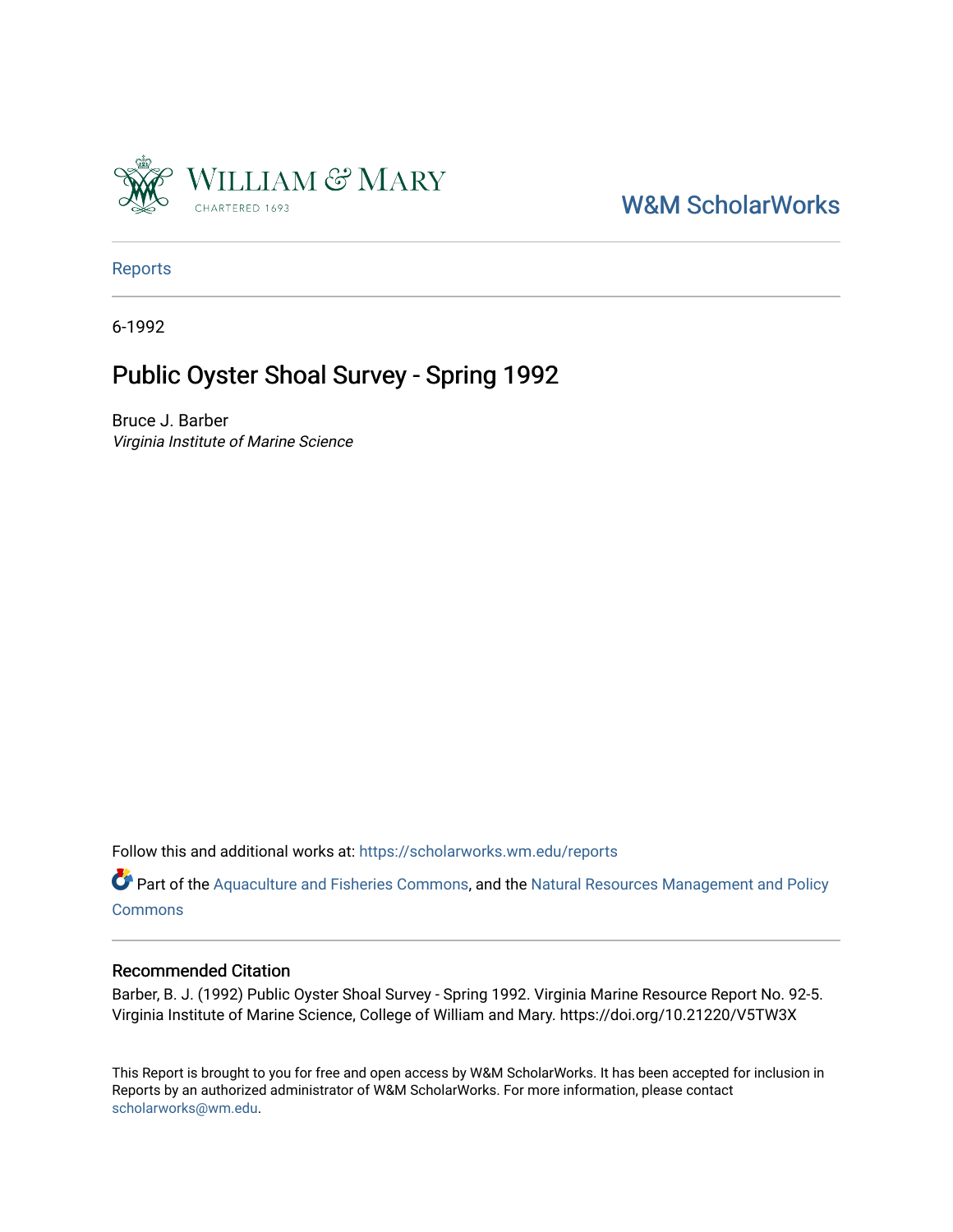**PUBLIC OYSTER SHOAL SURVEY - SPRING 1992** 

ţ

Bruce J. Barber, Ph.D.

Virginia Institute of Marine Science School of Marine Science College of William and Mary Gloucester Point, VA 23062

> Virginia Marine Resource Report No. 92-5 June 1992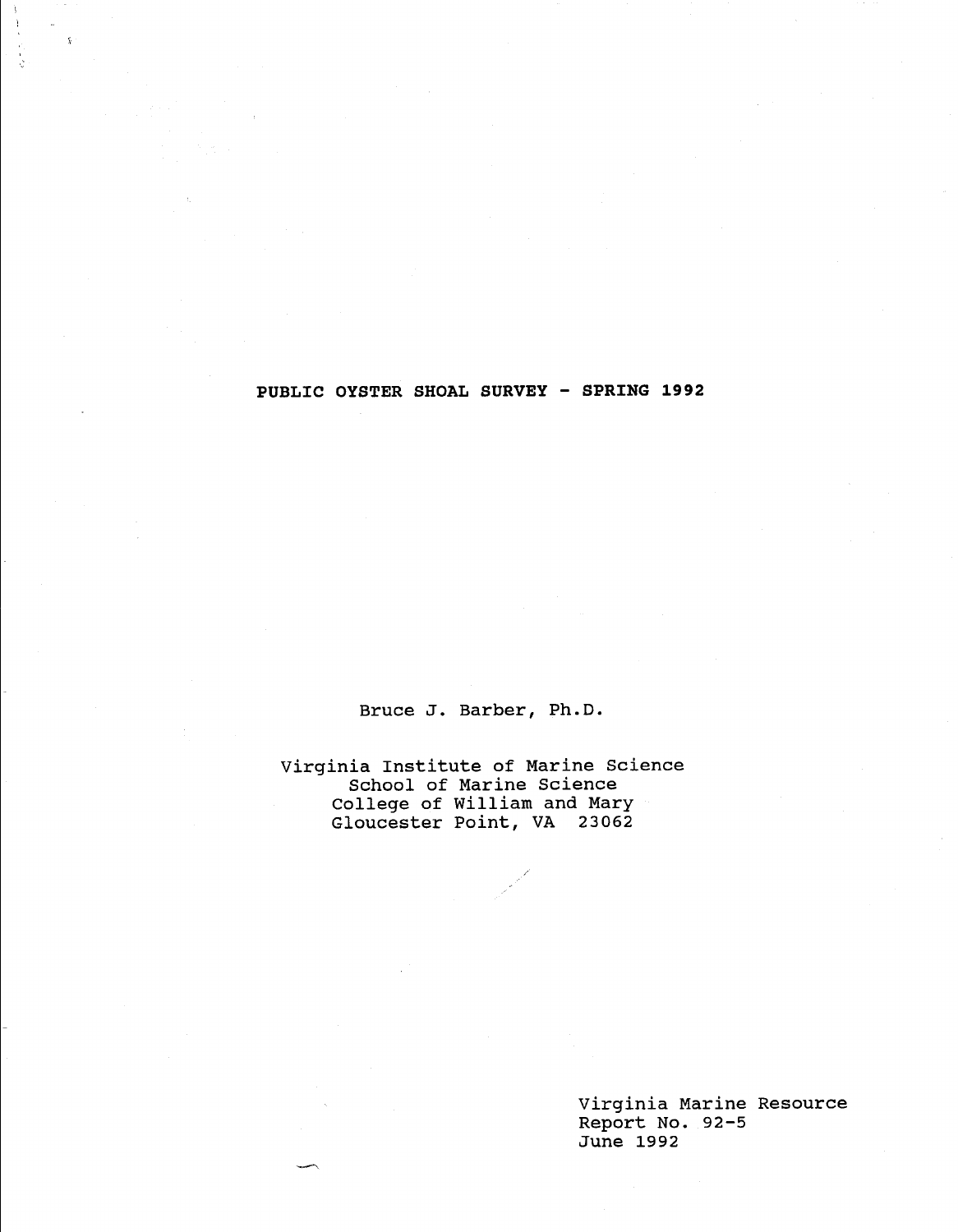#### **SUMMARY**

The most productive public oyster shoals in the state of Virginia were surveyed in May 1992. It was found that:

1. The greatest number of market sized oysters in the James River occurred at Swash and Mulberry Point (>20 per bushel); other<br>locations in the James River had 15 per bushel or fewer. This locations in the James River had 15 per bushel or fewer. represents a further decline in the James River resource. In the Rappahannock River, there were 39 market oysters per bushel at Bowlers Rock, 25 per bushel at Morattico Bar, and fewer than 15 at the other locations sampled. overall, this was a slight increase over the numbers recorded in 1991.

2. In the James River, the average count of small oysters was 958 per bushel at Horsehead as the result of a good set in 1990; all<br>other stations had fewer than 350 small ovsters per bushel. In other stations had fewer than 350 small oysters per bushel. the Rappahannock River, there were 52 small oysters per bushel or fewer at all sampling locations, which is a decline compared to the 1991 survey results.

3. Counts of yearlings were highest at Wreck Shoal, Dry Shoal, and Horsehead (140, 129, and 120 per bushel, respectively),<br>reflecting spatfall patterns observed in 1991. In the portion of reflecting spatfall patterns observed in 1991. the Rappahannock River surveyed, there was virtually no recruitment in 1991 so there were almost no yearlings found in this survey.

4. Prevalence of Perkinsus marinus (Dermo) was greater in both the James and Rappahannock Rivers in May 1992 than in May 1991. Based on current numbers of small oysters and yearlings, and depending upon disease mortality this summer and next, market harvest may increase in the James River and decrease in the Rappahannock River in the short term.

5. Due to sustained removal of oysters and the decreased production of new shell material, the oyster shoals themselves are slowly deteriorating and becoming buried by sediment, thus becoming less suitable as cultch.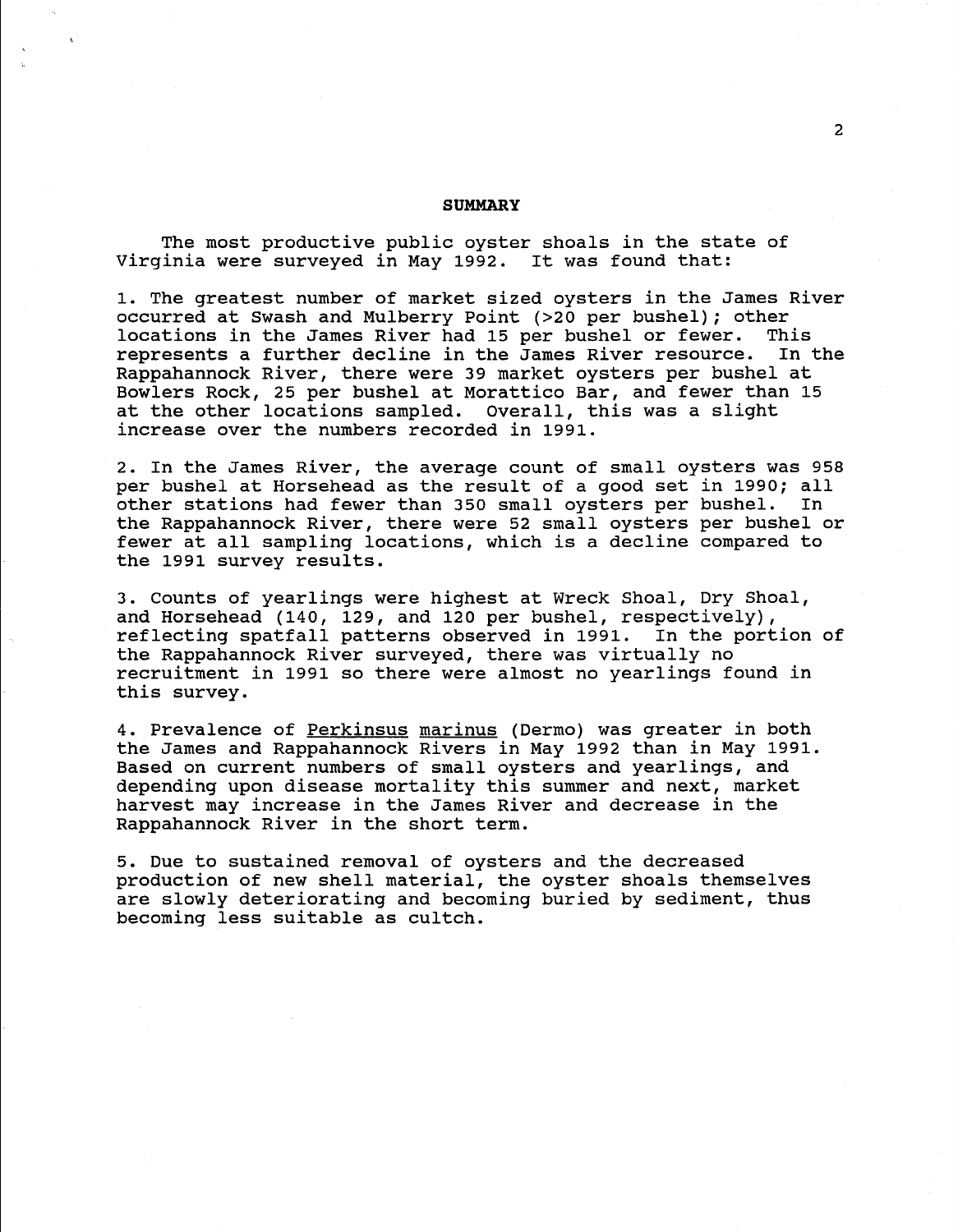#### **INTRODUCTION**

Oysters have been harvested from Virginia waters as long as humans have inhabited the area. Depletion of natural stocks in the late 1880's led to the establishment of regulations by public fisheries agencies. A survey of bottom areas in which oysters grew naturally was completed in 1896 under the direction of Lt. Baylor, USN. These areas (over 243,000 acres) were set aside by legislative action for public use and have come to be known as the Baylor Survey Grounds or Public Oyster Grounds of Virginia, and are presently administered by VMRC, the Virginia Marine Resources Commission (Haven et al., 1978).

Since 1960, oyster production from public shoals has declined dramatically, as shown in Figure 1. Two oyster pathogens, Perkinsus marinus (Dermo) and Haplosporidium nelsoni (MSX) have decimated stocks in the higher salinity regions (>15ppt) of Chesapeake Bay and its tributaries (Hargis and Haven,<br>1988). Thus much of the public oyster ground is non-productive Thus much of the public oyster ground is non-productive and the small portion that remains productive is being intensely harvested (Barber and Mann, 1990).

Twice a year the Virginia Institute of Marine Science (VIMS) conducts a survey of selected public oyster bars (shoals) in Virginia waters for the purpose of assessing the status of the resource. Surveys conducted in the spring concentrate on grounds that are currently productive and provide information about overwinter mortality and relative fishing pressure from the current harvesting season<sup>1</sup>. Surveys conducted in the fall cover a larger area and provide information about spatfall or recruitment, summer (disease) mortality, and the status of each shoal as a source of seed or market oysters prior to the beginning of the harvesting season.

This report summarizes the findings of the Spring 1992 Oyster Shoal Survey, conducted between 11 and 14 May, 1992.

#### **METHODS**

For this survey, sampling locations were located in the primary harvesting (public) areas of the upper James River and the upper Rappahannock River. Three 0.5 bushel (25 quart) samples of bottom material were taken at each shoal using a 24 inch dredge having 4 inch teeth. The shoals sampled are shown in Figure 2 (James River) and Figure 3 (Rappahannock River). Loran coordinates and the date each location was sampled are given in Table I.

<sup>&</sup>lt;sup>1</sup>Oysters may be harvested from public shoals in Virginia between 1 October and 1 June with the exception of the seaside of the Eastern Shore, where harvesting is restricted to the period from 1 November to 1 April.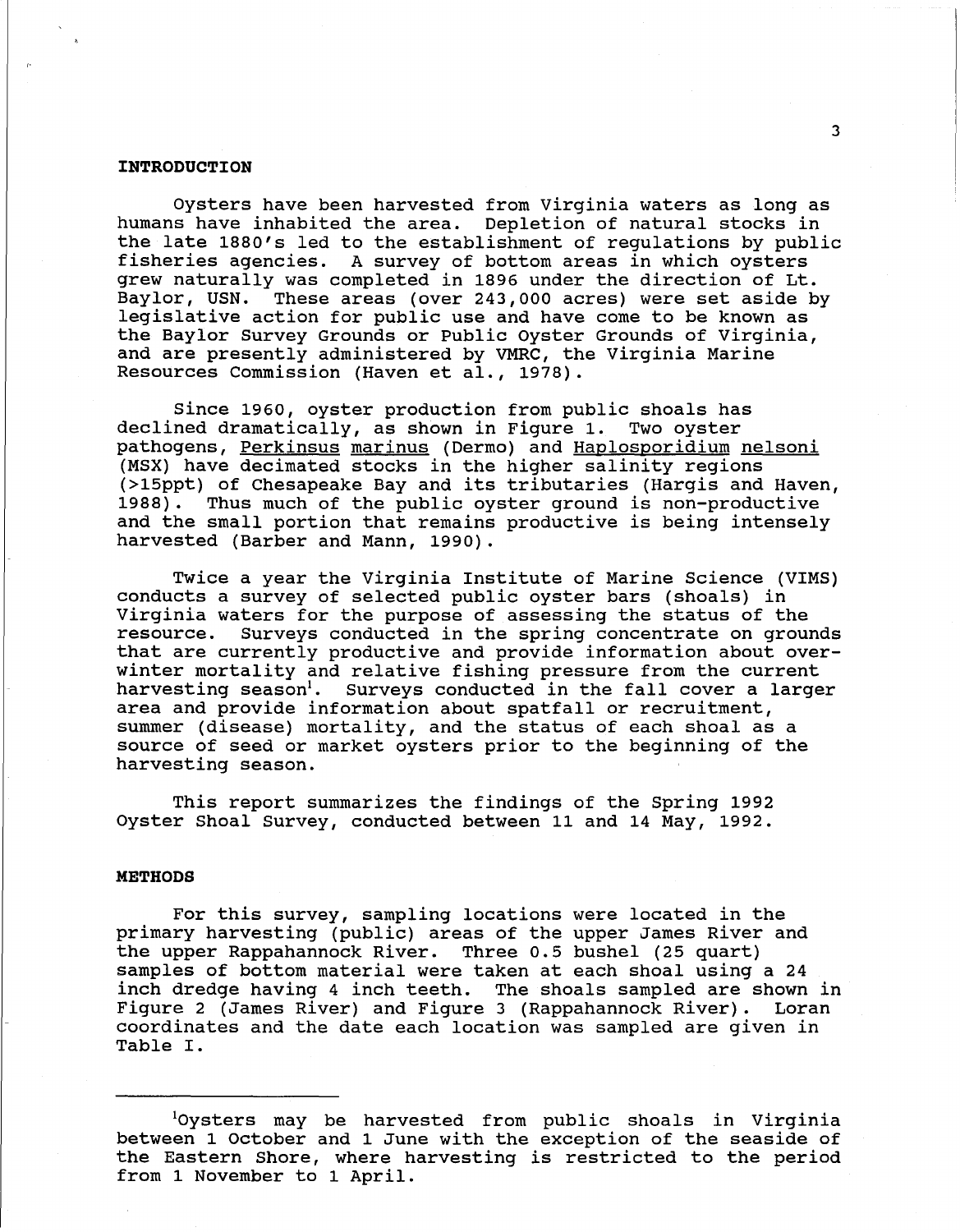The following data were obtained for each replicate sample: number of market (>3" in shell height) oysters, number of small (submarket sized) oysters, number of yearlings (1991 recruits), number of recent boxes (inside of shells clean; dead a month or less), and number of old boxes (inside of shells dirty; dead a month or more). Bottom water samples were obtained at each location for temperature (°C) and salinity (ppt) determination. Where possible, 25 oysters were collected for disease analysis (prevalence of Perkinsus marinus)<sup>2</sup>. In addition, observations were made regarding the condition of the bottom at each shoal: bottom material, predators, and fouling organisms.

Data were summarized for each shoal as the average number of market, small, yearling, and total oysters per bushel and percent mortality, calculated as : [recent boxes and gapers/oysters + recent boxes and gapers] x 100.

#### **RESULTS**

The results are summarized in Table II.

#### James River

Seven shoals were sampled in the James River. Bottom temperature ranged from 17.2 °Cat Dry Shoal and Wreck Shoal to 21.8 °C at Point of Shoals. Salinity generally increased in a downriver direction, from 3.0 ppt at Mulberry Point and Horsehead to 10.0 ppt at Wreck Shoal.

Market oysters  $(23")$  were most numerous at Mulberry Point and swash, where 23 and 21 per bushel were found, respectively. Average counts of market oysters per bushel were 15 at Point of Shoals, 11 at Long Rock, 7 at Horsehead, 6 at Dry Shoal, and 2 at Wreck Shoal. The average number of small oysters was greatest at The average number of small oysters was greatest at Horsehead, where 958 per bushel were recovered; at Point of Shoals there were 344 small oysters per bushel. Small oysters averaged between 150 and 264 per bushel at all other stations. The greatest number of yearlings per bushel were found at Wreck Shoal (140 per bushel), Dry Shoal (129 per bushel), and Horsehead (120 per bushel). All other locations averaged between 62 and 104 yearlings per bushel.

The number of old boxes ranged from 40 per bushel at Point of Shoals to 141 at swash, while the number of new boxes ranged from 9 per bushel at Long Rock to 29 per bushel at Wreck Shoal. Recent mortality thus ranged from 1.5% at Horsehead to 9.0% at Wreck Shoal.

4

 $^2$ More complete disease data, including prevalence and intensity of both MSX and Perkinsus in Virginia waters, are available from the VIMS disease monitoring program.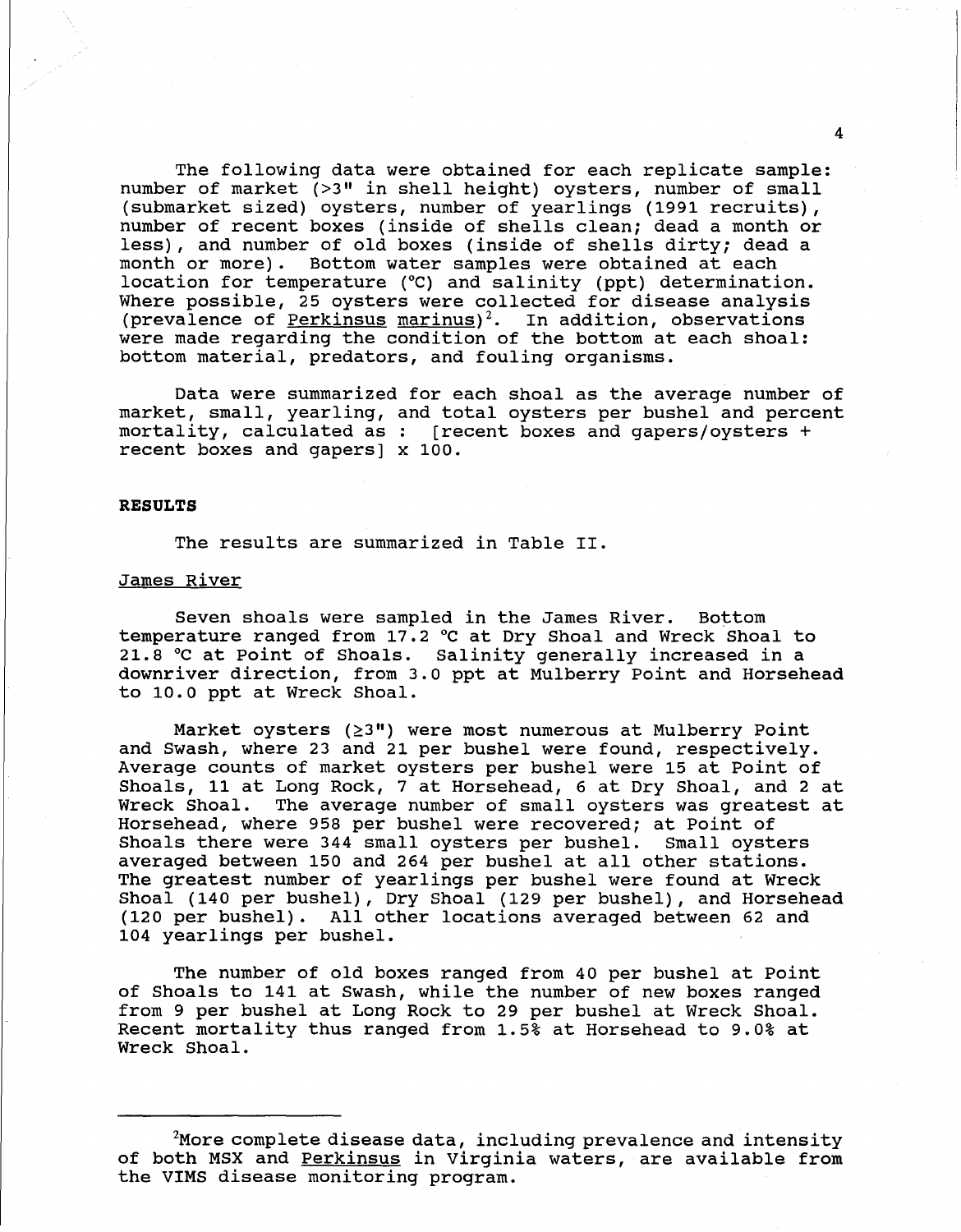Prevalence of P. marinus varied from 8% at Horsehead to 36% at Wreck Shoal.

#### Rappahannock River

At the five stations surveyed in the Rappahannock River, bottom temperature ranged from 17.1 °C at Smokey Point to 19.0 °C<br>at Ross Rock. Salinity increased in a downriver direction, from Salinity increased in a downriver direction, from 4.0 ppt at Ross Rock to 11.0 ppt at Morattico Bar and Smokey Point.

Counts of market oysters per bushel were 39 at Bowlers Rock, decreasing to 25 at Morattico Bar, 14 at Long Rock, 13 at Ross Rock, and 6 at Smokey Point. The average number of small oysters was greatest at Ross Rock (52 per bushel), followed by 21 per bushel at both Bowlers Rock and Smokey Point, 17 at Morattico Bar, and 8 at Long Rock. Yearlings were almost non-existant at the locations sampled.

The number of old boxes per bushel ranged from 1 at Ross Rock to 35 at Morattico Bar, and the number of new boxes per bushel was 0 at Ross Rock, increasing to 7 per bushel at Smokey Point. Recent mortality thus ranged from 0% at Ross Rock to 20.0% at Smokey Point.

Prevalence of P. marinus was 0% at Ross Rock and 44-48% at all other locations.

#### **DISCUSSION**

The portions of the upper James and upper Rappahannock Rivers that were surveyed comprise the primary areas of commercially harvested public oyster ground in Virginia, exclusive of the seaside of the Eastern Shore. 90% of all oysters harvested from public grounds are from the upper James River. With the public fishery concentrated in these two relatively small areas, fishing pressure is quite high.

Recent trends in the number of market oysters per bushel are illustrated for the James River (Point of Shoals and Horsehead) and the Rappahannock River (Bowlers Rock and Morattico Bar) in Figures 4 and 5, respectively. Since the harvest season extends from October through May, any decrease in the number of market oysters per bushel between fall and spring surveys is most likely<br>attributable to fishing pressure. Especially large attributable to fishing pressure. (statistically significant) decreases were seen at Point of Shoals between Fall 1986 and Spring 1987 (t-test,  $P \le 0.05$ ) and at Horsehead, Point of Shoals, and Morattico Bar between Fall 1987 and Spring 1988 (t-test,  $P \le 0.05$ ). In the James River, these were the first two years of harvest under the "clean cull" law, which lowered the legal size of market oysters from  $3.0$ " to  $2.5$ " (effective October 1986). Since the Fall 1988 survey, counts of market oysters at both Horsehead and Point of Shoals have been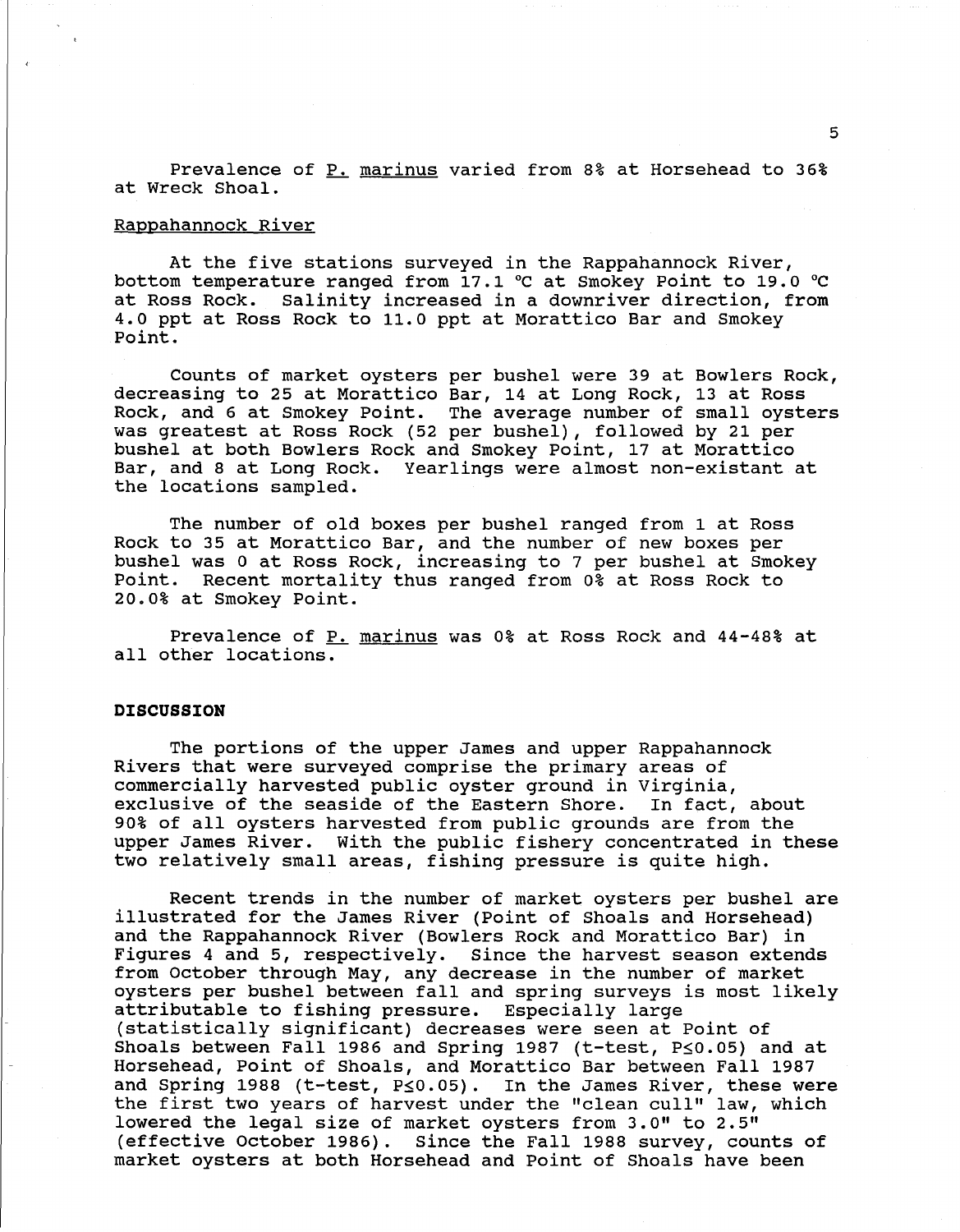generally decreasing (Figure 4). In the Rappahannock River, counts of market oysters have been fluctuating around 20 per bushel since the Fall 1987 survey (Figure 5).

The overall decline in larger (market) oysters since the 1986-87 harvest season may the result of a combination of overharvesting (see Barber and Mann, 1990) and a resultant Market oysters, because of their size, are more important as broodstock (spawners) than smaller oysters. The relationship between number of broodstock and number of spat the following fall is unclear because there are so many other factors affecting the recruitment process. It is obvious, however, that **fewer oysters produce fewer eggs,** thus reducing recruitment potential, with all other factors being equal. This is especially critical in small, isolated areas such as the upper James and Rappahannock Rivers that are unlikely to receive recruitment from other areas.

Besides broodstock, another (perhaps even more critical) factor controlling recruitment success is cultch availability. Cultch is the term given to substrate (usually oyster shell) that small oysters (spat) attach to when they settle. The oyster small oysters (spat) attach to when they settle. shell that makes up the oyster "reefs" has been gradually removed<br>over years of harvest. This shell, for the most part, is not This shell, for the most part, is not being replaced, as the number of living oysters is declining. In effect cultch is being removed faster than it is being produced, and the old shell that is remaining is deteriorating and slowly being buried by sediment, thus becoming unavailable as cultch. The net effect is that the relatively smaller numbers of larvae being produced have less substrate upon which to adhere.

Counts of market oysters in the James River decreased between the Spring 1991 and Spring 1992 surveys at all stations except Point of Shoals. In contrast, the average number of small oysters was greater at all but one station in Spring 1992 than in Spring 1991. Counts of yearlings were lower at 5 of 7 stations in 1992 than in 1991. Numbers of boxes (both old and new) increased; calculated mortality rates were greater in 1992 than in 1991 at all stations.

Thus it would appear that in the James River, even though there is presently an all time low number of market oysters, market harvest could increase within the next two years because<br>of the large number of small oysters present. This is especially of the large number of small oysters present. true at Horsehead Bar, where the large number of spat {1091 per bushel) found in the Fall 1990 survey resulted in 903 yearlings per bushel in the Spring 1991 survey and 958 small oyster per bushel in this survey. The major unknown at this time is the impact that P. marinus will have on oysters in this portion of the river. Recent trends indicate that disease levels are increasing in the James, and the results of this survey show an increase in mortality since last year.

At 4 of the 5 shoals sampled in the Rappahannock River, there was an increase in the number of market oysters between the

6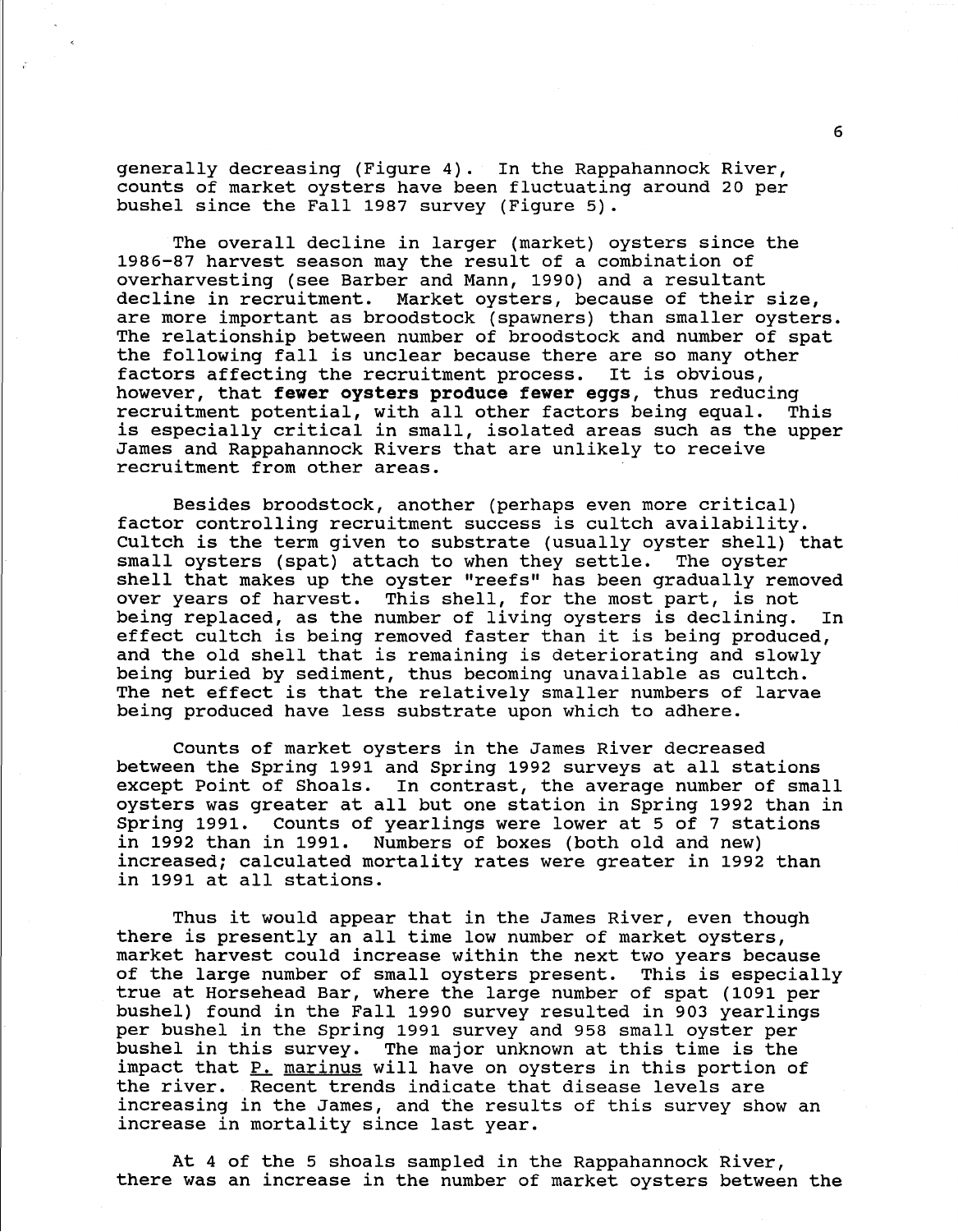Spring 1991 and Spring 1992 surveys. This, however, was offset by a decrease in the number of small oysters at all stations over the same time period. There were virtually no yearlings found on the shoals surveyed because there was very little recruitment in 1991. As in the James River, there were more boxes (both old and new) found in the Rappahannock River in 1992 than in 1991.

In the Rappahannock River, the increase in market oysters since the Spring 1991 survey may be short lived, as there was since the spring 1991 survey may be short fived, as there was<br>also a decrease in the number of small oysters at all shoals sampled and virtually no yearlings were found. The increase in P. marinus prevalence and recent mortality would also suggest that future market harvests in the Rappahannock will decline.

#### **ACKNOWLEDGEMENTS**

Thanks to Ken Walker, Chris MacLauchlin, Roger Mann, Pat Baker, and Shirley Baker for assistance in the field and to J. Walker for disease analysis.

#### **REFERENCES**

- Barber, B.J. and R. Mann, 1990. Estimation of standing stock of oysters in the James River, Virginia, using commercial fishing records. Special Report in Applied Marine Science and Ocean Engineering No. 310. Virginia Institute of Marine Science, Gloucester Point, Virginia.
- Hargis, W.J. and D.S. Haven, 1988. The imperilled oyster industry of Virginia. Special Report No. 290 in Applied Marine Science and Ocean Engineering. Virginia Institute of Marine Science, Gloucester Point, Virginia.
- Haven, D.S., W.J. Hargis, and P.C. Kendall, 1978. The oyster industry of Virginia: Its status, problems and promise. VIMS Special Papers in Marine Science No. 4. Virginia Institute of Marine Science, Gloucester Point, Virginia.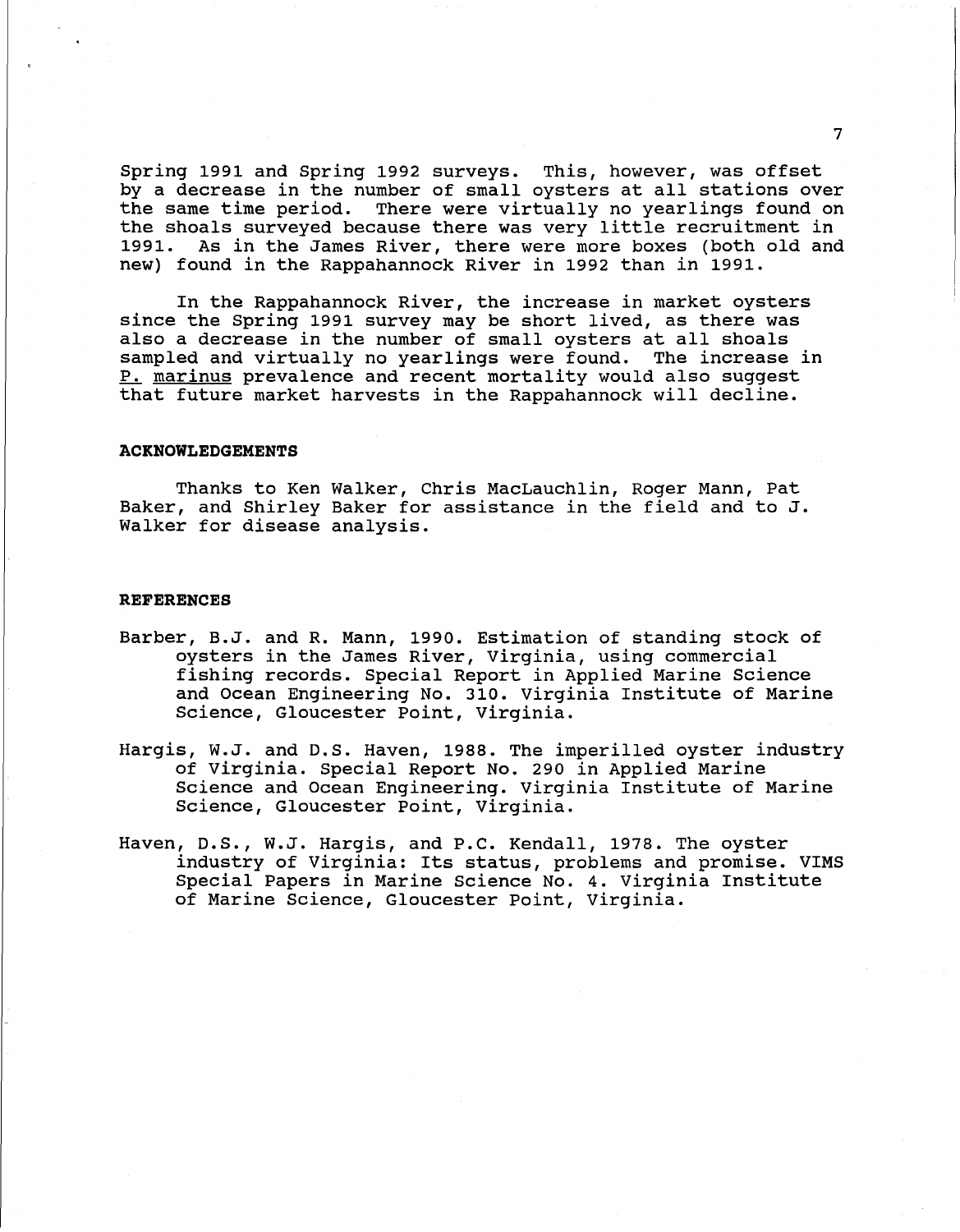### **TABLE** I

# Station Locations and Dates Sampled - Spring 1992

| Station            | Date/Time   | Depth (ft) | Loran Coordinates |         |  |  |  |  |  |  |  |  |
|--------------------|-------------|------------|-------------------|---------|--|--|--|--|--|--|--|--|
| <u>James River</u> |             |            |                   |         |  |  |  |  |  |  |  |  |
| Mulberry Point     | 14 May/0931 | 8.0        | 27347.4           | 41341.5 |  |  |  |  |  |  |  |  |
| Horsehead          | 14 May/1054 | 7.0        | 27346.0           | 41333.2 |  |  |  |  |  |  |  |  |
| Pt. of Shoals      | 14 May/1245 | 6.5        | 27344.0           | 41310.6 |  |  |  |  |  |  |  |  |
| Long Rock          | 12 May/1328 | 5.0        | 27338.4           | 41312.9 |  |  |  |  |  |  |  |  |
| Swash              | 12 May/1410 | 10.0       | 27339.4           | 41328.5 |  |  |  |  |  |  |  |  |
| Dry Shoal          | 12 May/1204 | 6.0        | 27332.5           | 41302.3 |  |  |  |  |  |  |  |  |
| Wreck Shoal        | 12 May/1130 | 8.0        | 27326.0           | 41301.8 |  |  |  |  |  |  |  |  |
| Rappahannock River |             |            |                   |         |  |  |  |  |  |  |  |  |
| Ross Rock          | 11 May/1115 | 3.5        | 27496.8           | 41897.8 |  |  |  |  |  |  |  |  |
| Bowlers Rock       | 11 May/1156 | 7.5        | 27472.4           | 41847.3 |  |  |  |  |  |  |  |  |
| Long Rock          | 11 May/1125 | 8.5        | 27465.6           | 41841.2 |  |  |  |  |  |  |  |  |
| Morattico Bar      | 11 May/1053 | 13.0       | 27447.0           | 41820.0 |  |  |  |  |  |  |  |  |
| Smokey Point       | 11 May/1020 | 13.0       | 27418.5           | 41780.1 |  |  |  |  |  |  |  |  |
|                    |             |            |                   |         |  |  |  |  |  |  |  |  |

8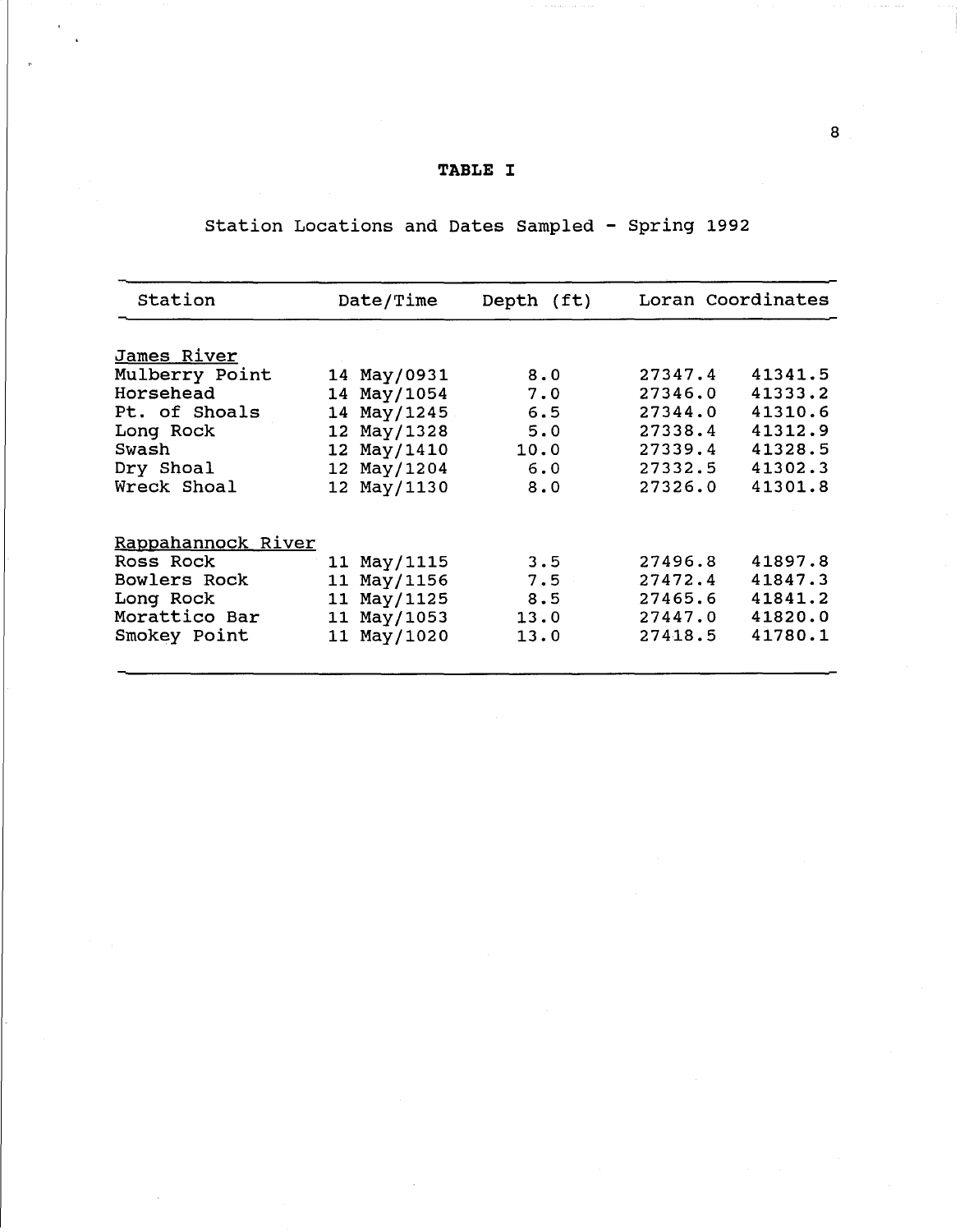## **TABLE** II

## Results of Public Oyster Shoal Survey - Spring 1992

| <b>STATION</b>     | TEMP.<br>$(^{\circ}C)$ | SAL.<br>(ppt) | Market | Small | AVERAGE NO. OYSTERS PER<br>Yearling | <b>BUSHEL</b><br>Total | 0ld | <b>BOXES</b><br>New     | % REC.<br>MORT. | Perk.<br>$(*$ Prev.) |
|--------------------|------------------------|---------------|--------|-------|-------------------------------------|------------------------|-----|-------------------------|-----------------|----------------------|
|                    |                        |               |        |       |                                     |                        |     |                         |                 |                      |
| James River        |                        |               |        |       |                                     |                        |     |                         |                 |                      |
| Mulberry Pt.       | 21.0                   | 3.0           | 23     | 183   | 63                                  | 269                    | 49  | 19                      | 6.6             |                      |
| Horsehead          | 20.2                   | 3.0           | 7      | 958   | 120                                 | 1085                   | 58  | 17                      | 1.5             | 8                    |
| Long Rock          | 17.3                   | 5.0           | 11     | 264   | 82                                  | 357                    | 60  | 9                       | 2.5             |                      |
| Swash              | 17.7                   | 5.0           | 21     | 227   | 104                                 | 352                    | 56  | 15                      | 4.1             | 20                   |
| Pt. of Shoals      | 21.8                   | 3.5           | 15     | 344   | 62                                  | 421                    | 40  | 11                      | 2.5             | 16                   |
| Dry Shoal          | 17.2                   | 8.0           | 6      | 136   | 129                                 | 271                    | 138 | 24                      | 8.1             |                      |
| Wreck Shoal        | 17.2                   | 10.0          | 2      | 150   | 140                                 | 292                    | 141 | 29                      | 9.0             | 36                   |
| Rappahannock River |                        |               |        |       |                                     |                        |     |                         |                 |                      |
| Ross Rock          | 19.0                   | 4.0           | 13     | 52    | 2                                   | 67                     | 1   | 0                       | 0               | $\mathbf 0$          |
| Bowlers Rock       | 18.0                   | 8.0           | 39     | 21    | $\mathbf 1$                         | 61                     | 13  | 1                       | 1.6             | 44                   |
| Long Rock          | 18.0                   | 10.0          | 14     | 8     | 1                                   | 23                     | 9   | $\overline{\mathbf{c}}$ | 8.0             | 44                   |
| Morattico Bar      | 17.7                   | 11.0          | 25     | 17    | 1                                   | 43                     | 35  | 4                       | 8.5             | 44                   |
| Smokey Point       | 17.1                   | 11.0          | 6      | 21    | $\mathbf{1}$                        | 28                     | 22  | 7                       | 20.0            | 48                   |
|                    |                        |               |        |       |                                     |                        |     |                         |                 |                      |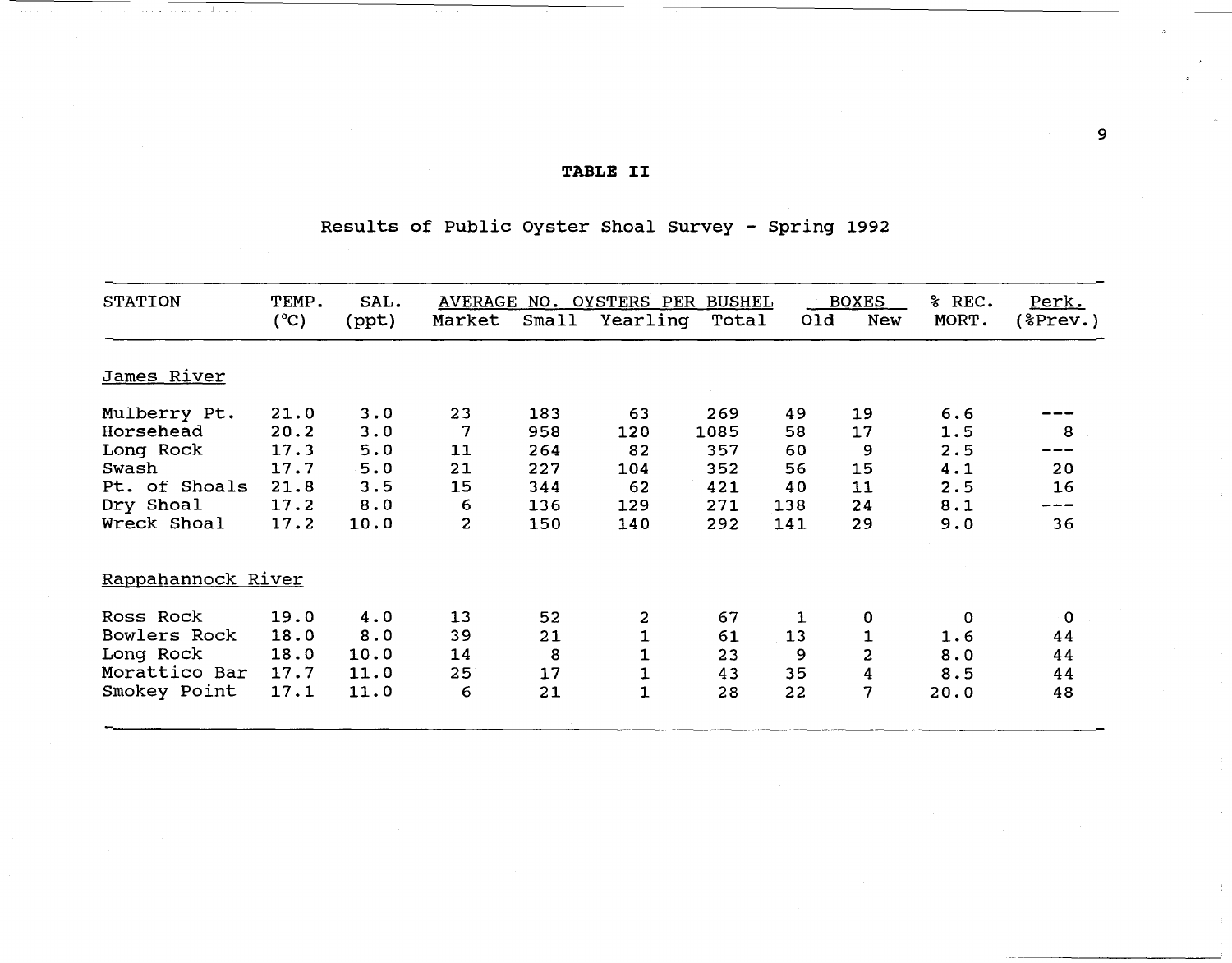

Figure 1. Market oyster production (public and private) in the state of Virginia, from 1940-41 to present.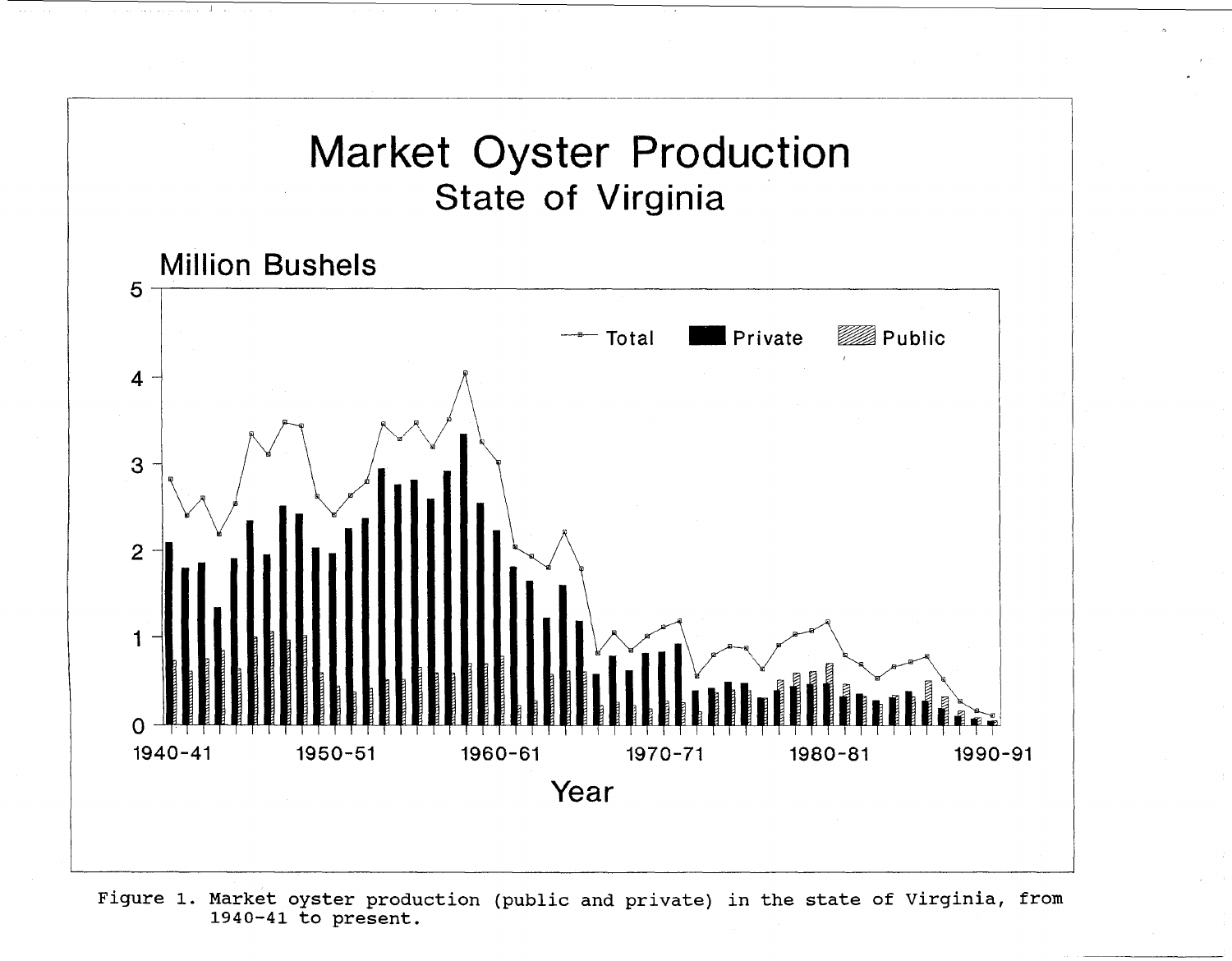

Figure 2. Location of shoals sampled in the James River, Virginia.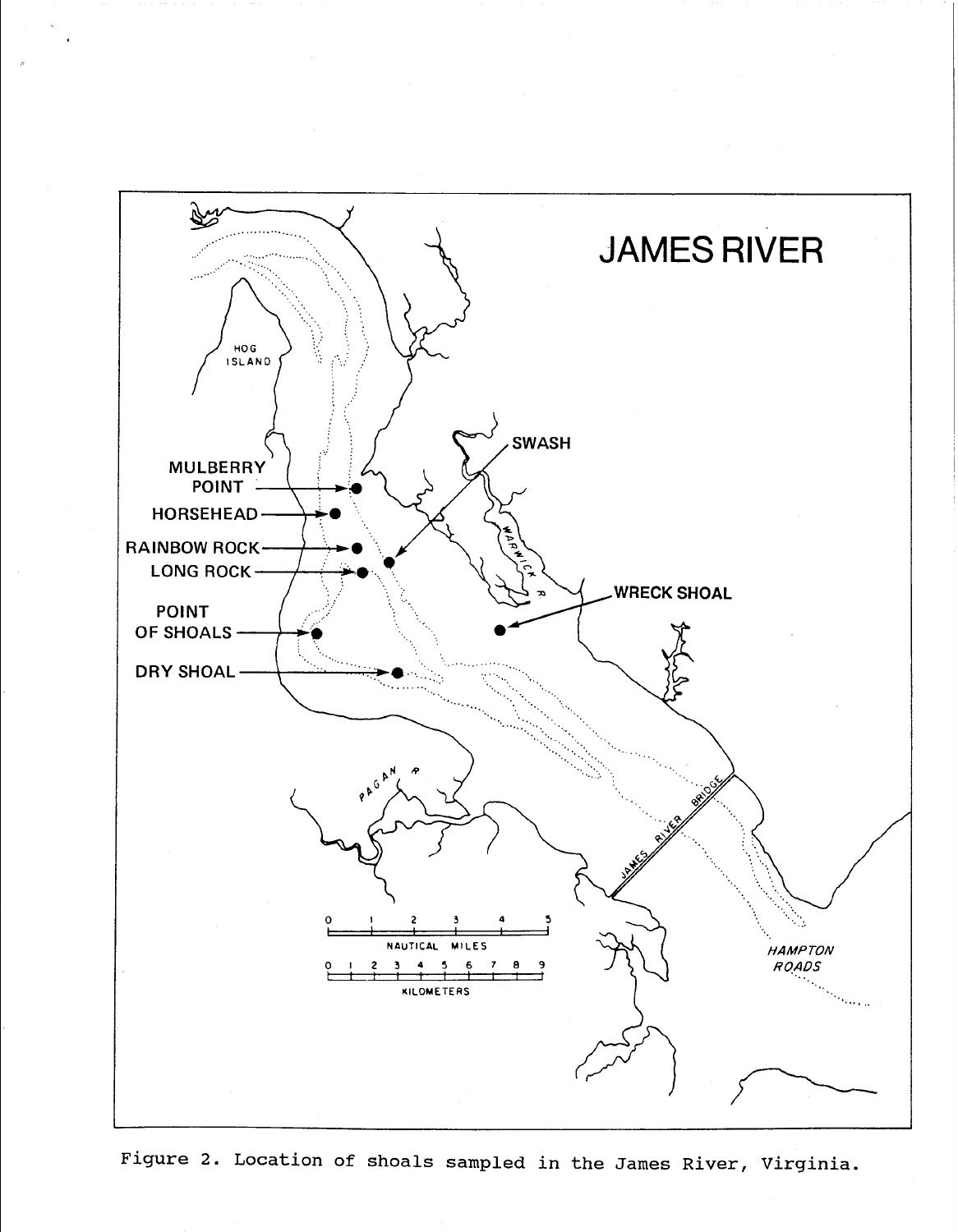

Figure 3. Location of shoals sampled in the Rappahannock River, Virginia.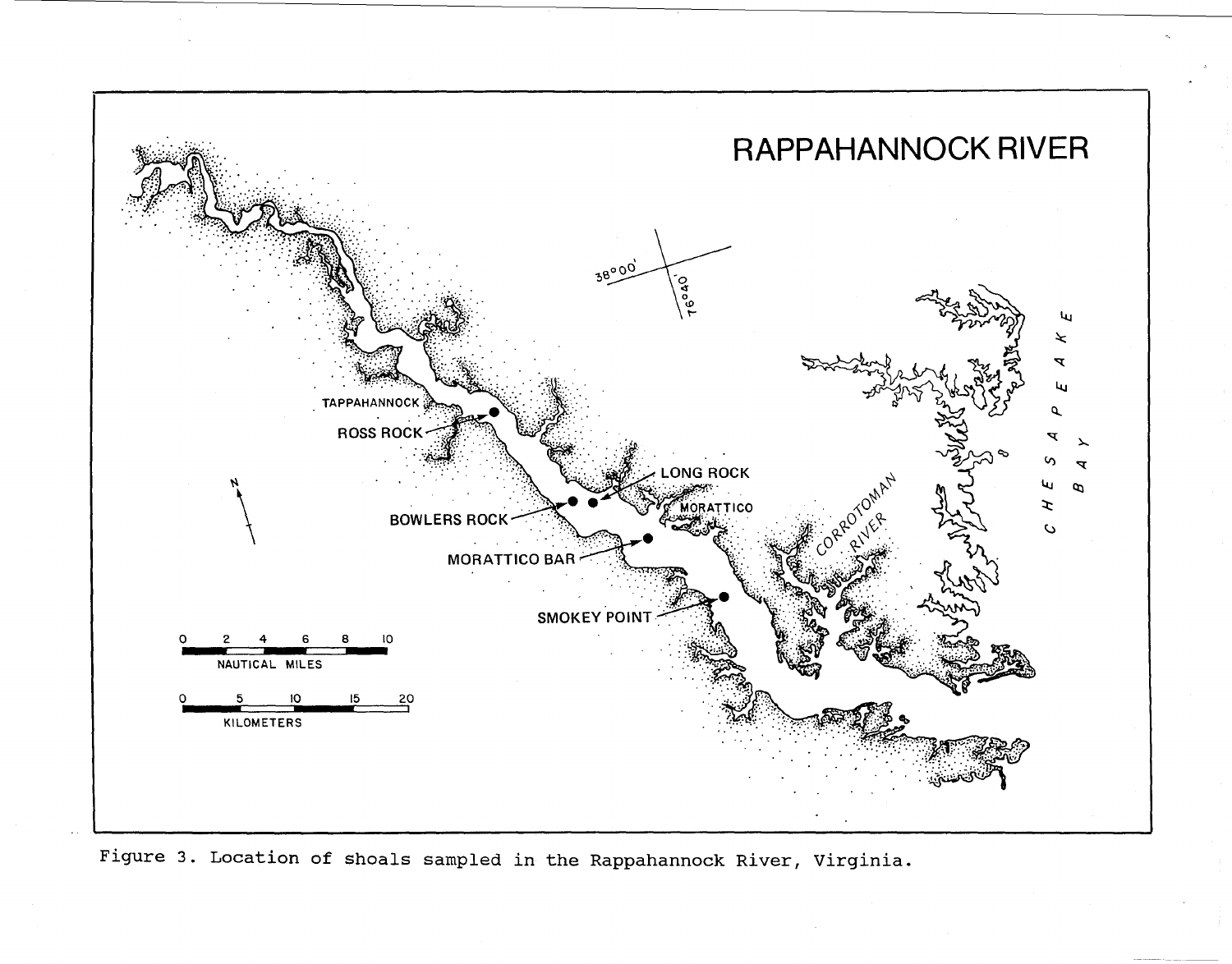

Figure 4. Average number of market oysters per bushel on Horsehead Bar and Pt. of Shoals, James River, Fall 1986 to Spring 1992.